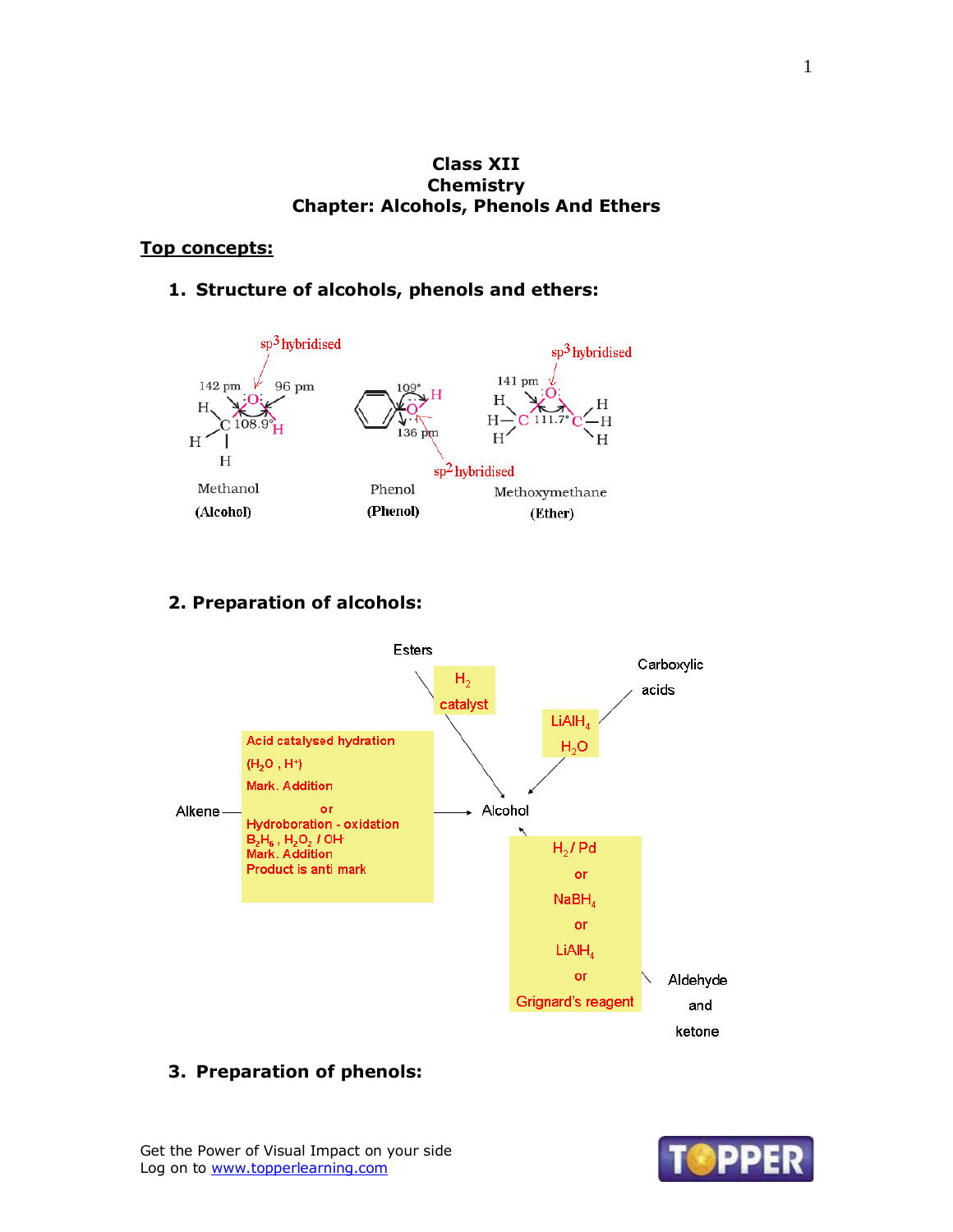

## **4. Physical properties of alcohols and phenols:**

#### **a. Boiling points:**

 Boiling points of alcohols and phenols are higher in comparison to other classes of compounds, namely hydrocarbons, ethers, haloalkanes and haloarenes of comparable molecular masses. This is because the –OH group in alcohols and phenols is involved in intermolecular hydrogen bonding.



 The boiling points of alcohols and phenols increase with increase in the number of carbon atoms. This is because of increase in van der Waals forces with increase in surface area.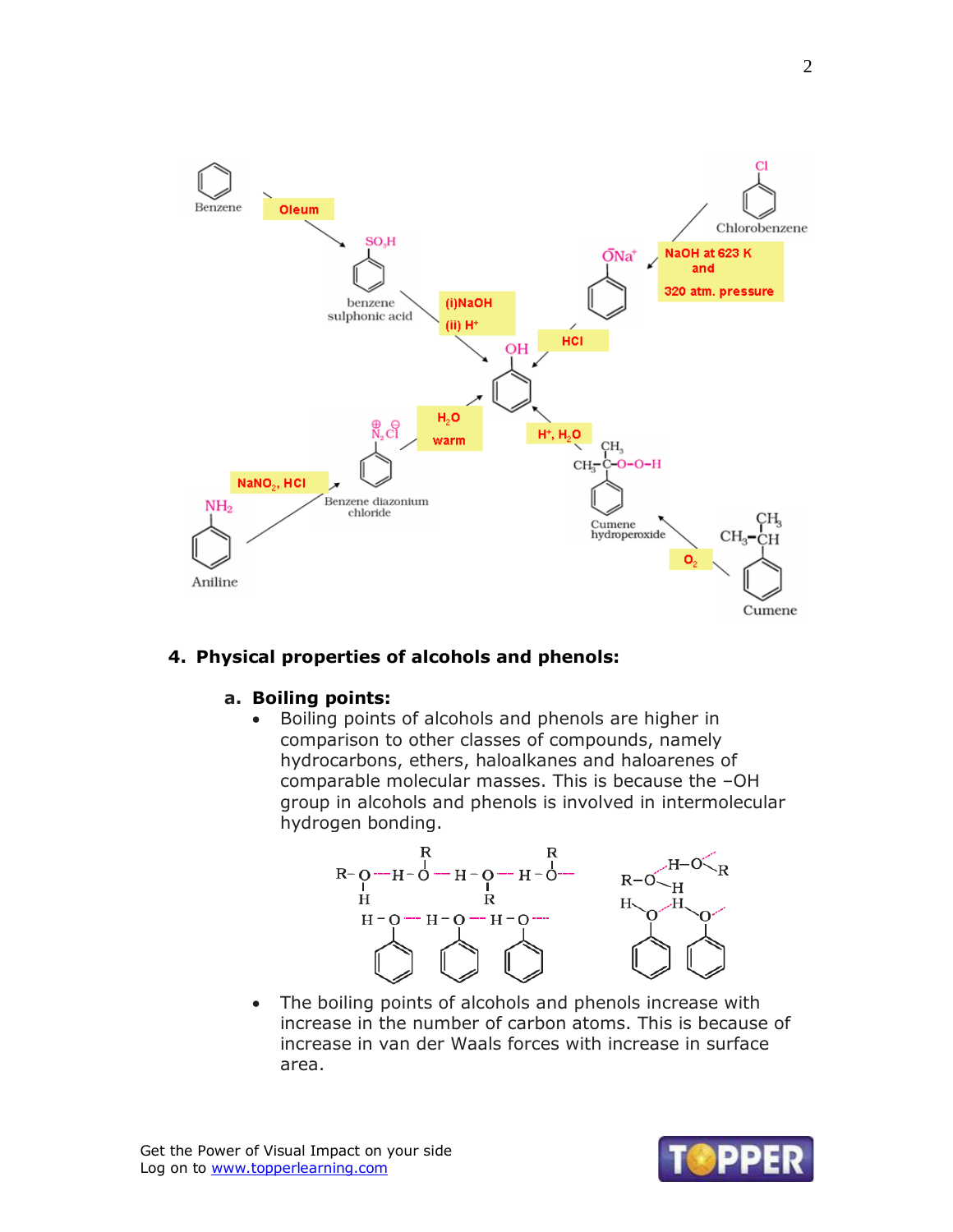In alcohols, the boiling points decrease with increase of branching in carbon chain. This is because of decrease in van der Waals forces with decrease in surface area.

#### **b. Solubility:**

• Solubility of alcohols and phenols are soluble in water due to their ability to form hydrogen bonds with water molecules.



 The solubility of alcohols decreases with increase in size of alkyl/aryl (hydrophobic) groups.

### 5. **Chemical properties of alcohols:**

- a. Reactions involving cleavage of O–H bond: Alcohols react as nucleophiles:
- b. Reactions involving cleavage of carbon oxygen (C–O) bond in

Alcohols: Protonated alcohols react as electrophiles:

- c. Dehydration
- d. Oxidation

# **6. Reactions of alcohols and phenols involving cleavage of O–H bond:**

#### **a. Reaction with metals:**



Sodium phenoxide

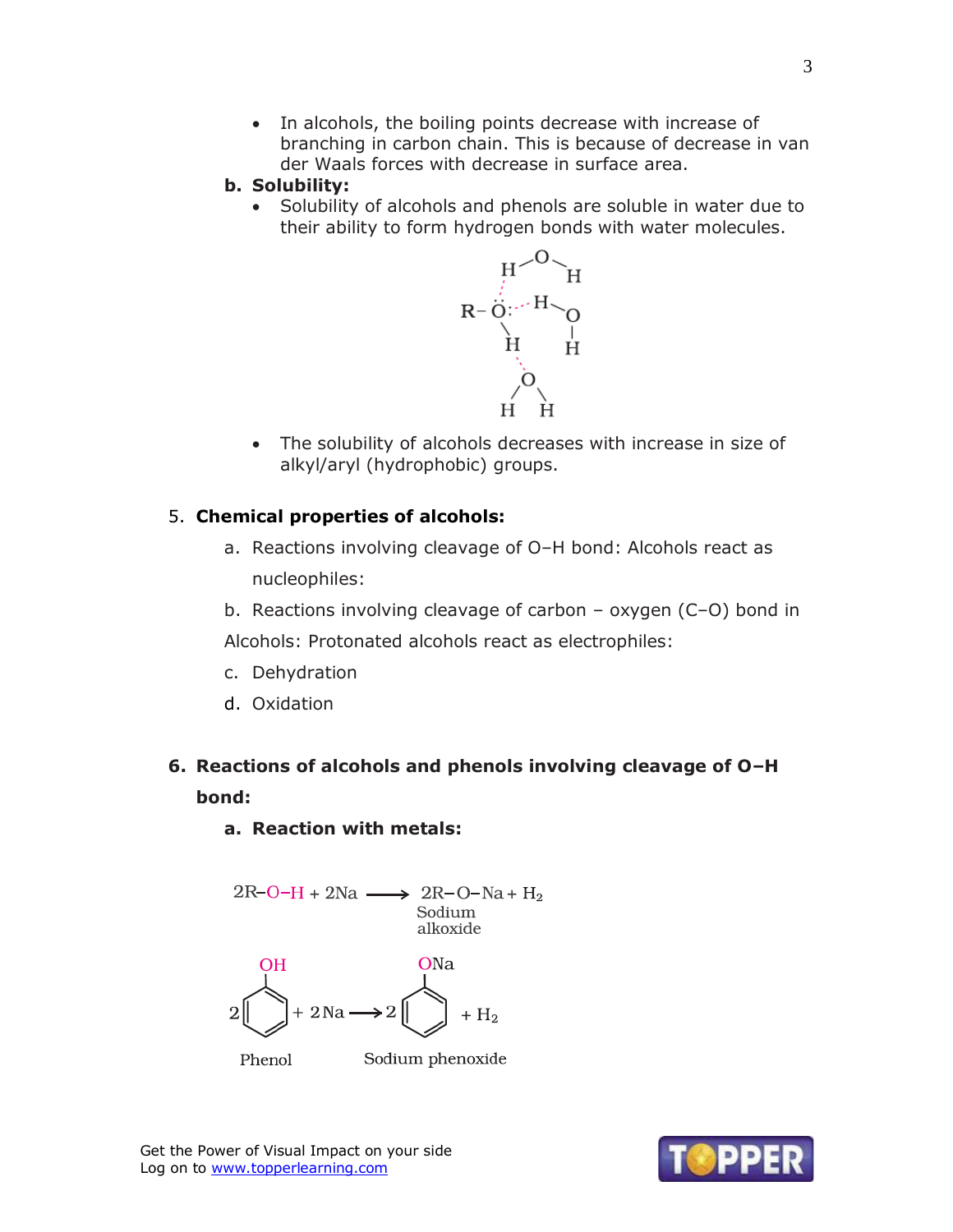**b. Esterification:**<br>Ar/RO-H + R'- COOH $\overleftrightarrow{ }$ Ar/ROCOR'+ H<sub>2</sub>O<br>Phenol / Alcohol

 $Ar/R-OH$  +  $(RCO)_2O \xrightarrow{H^+} Ar/ROCOR+R'COOH$ Phenol / Alcohol

 $\text{R/ArOH} \quad + \text{R'COCl} \xrightarrow{\text{Pyridine}} \text{R/ArOCOR} + \text{HCl}$ Phenol / Alcohol

**7. Reactions of alcohols involving cleavage of carbon – oxygen (C–O) bond:**

#### **a. Reaction with hydrogen halides:**

a. Reaction with hydrogen hanges:<br>ROH + HX  $\frac{\text{conc. HCl} + ZnCl_2}{\text{Lucas reagent}}$  RX + H<sub>2</sub>O

#### **b. Reaction with phosphorus trihalides:**

3 ROH +  $PX_3 \rightarrow 3$  R-X +  $H_3PO_3$  (X = Cl, Br)

#### **c. Dehydration:**



**d. Oxidation:**

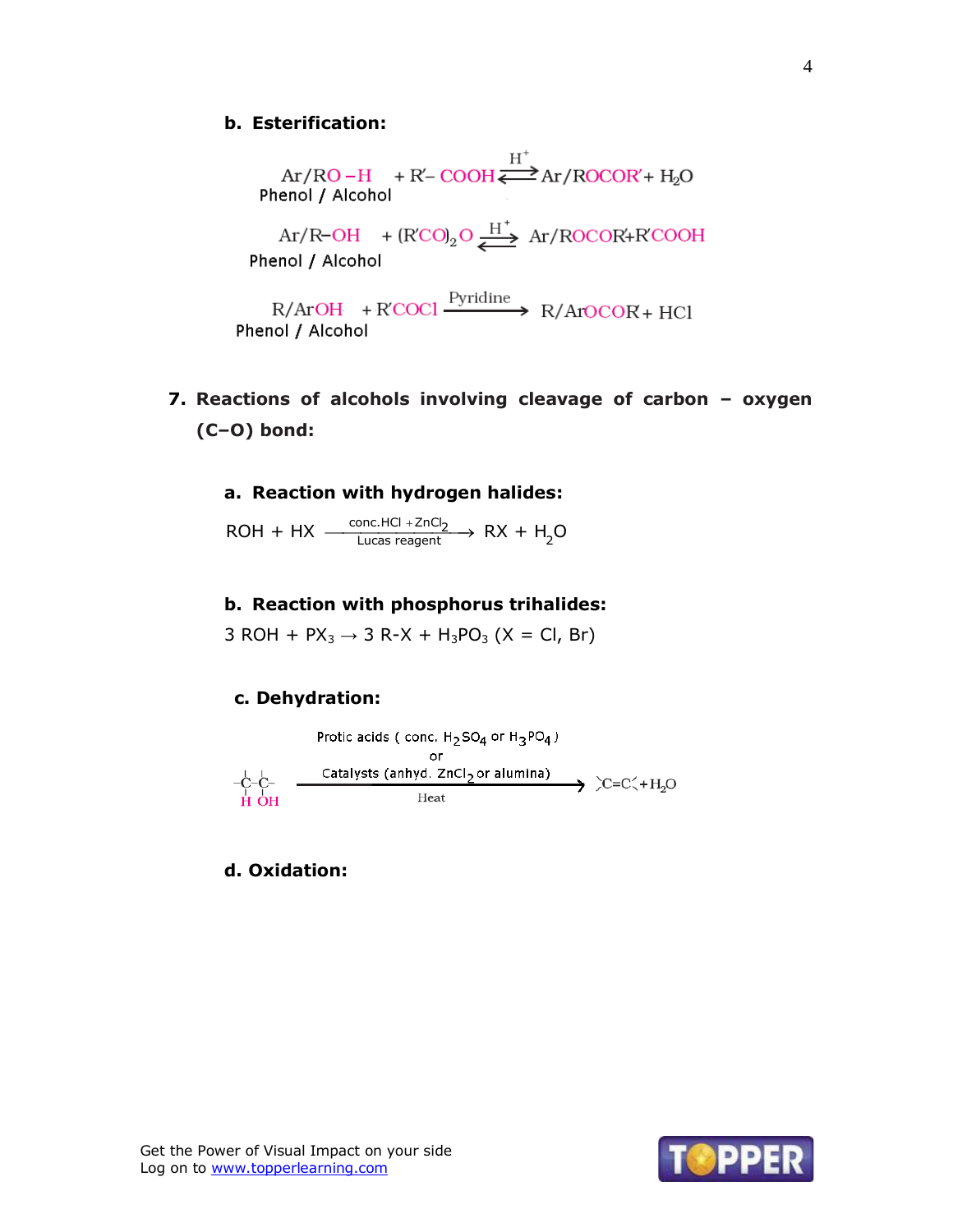

## **8. Chemical properties of phenols:**



## **9. Acidic nature:**

## a. **Phenol > H2O > Primary alcohol > Secondary alcohol > Tertiary**

#### **alcohol**

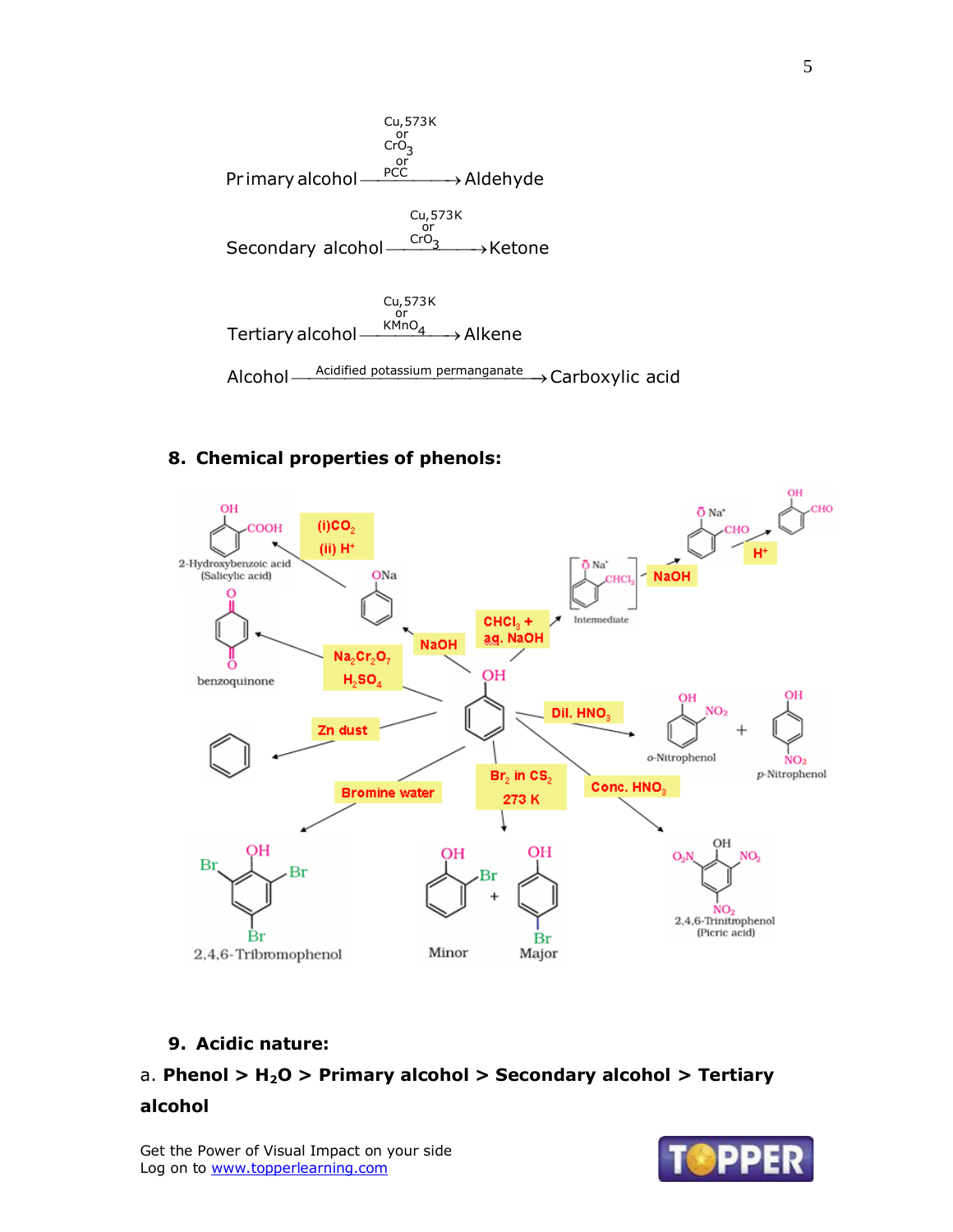The acidic character of alcohols is due to the polar nature of O–H bond.

$$
\overline{B}: + \overleftrightarrow{H} - \overleftrightarrow{O} - R \longrightarrow B - H + \overleftrightarrow{O} - R
$$
\nBase

\nAcid

\nConjugate

\nConjugate

\nConjugate

\nbase

\nbase

\naccid

\nbase

Alkyl group is an electron-releasing group  $(-CH_3, -C_2H_5)$  or it has electron releasing inductive effect (+I effect).

Due to +I effect of alkyl groups, the electron density on oxygen increases. This decreases the polarity of O-H bond.

And hence the acid strength decreases.

#### b. **Phenol is more acidic than alcohol because:**

- In phenol, the hydroxyl group is directly attached to the  $sp^2$  hybridised carbon of benzene ring which acts as an electron withdrawing group. Whereas in alcohols, the hydroxyl group is attached to the alkyl group which have electron releasing inductive effect.
- In phenol, the hydroxyl group is directly attached to the  $sp^2$  hybridised carbon of benzene ring. Whereas in alcohols, the hydroxyl group is attached to the *sp<sup>3</sup>* hybridised carbon of the alkyl group. The *sp*<sup>2</sup> hybridised carbon has higher electronegativity than *sp<sup>3</sup>* hybridised carbon. Thus, the polarity of O–H bond of phenols is higher than those of alcohols. Hence, the ionisation of phenols id higher than that of alcohols.
- The ionisation of an alcohol and a phenol takes place as follows:

 $\overline{u}$ 

$$
\begin{array}{ccc}\n\stackrel{\text{OH}}{\longrightarrow} & \stackrel{\text{O}}{\longrightarrow} & \stackrel{\text{O}}{\longrightarrow} & \stackrel{\text{H}}{\longrightarrow} \\
& & \stackrel{\text{OH}}{\longrightarrow} & \stackrel{\text{O}}{\longrightarrow} & \\
& & \stackrel{\text{O}}{\longrightarrow} & \\
& & & \stackrel{\text{O}}{\longrightarrow} & \\
& & & & \stackrel{\text{O}}{\longrightarrow} & \\
& & & & & \stackrel{\text{O}}{\longrightarrow} & \\
& & & & & & \stackrel{\text{O}}{\longrightarrow} & \\
& & & & & & & \stackrel{\text{O}}{\longrightarrow} & \\
& & & & & & & \stackrel{\text{O}}{\longrightarrow} & \\
& & & & & & & & \stackrel{\text{O}}{\longrightarrow} & \\
& & & & & & & & \stackrel{\text{O}}{\longrightarrow} & \\
& & & & & & & & & \stackrel{\text{O}}{\longrightarrow} & \\
& & & & & & & & & \stackrel{\text{O}}{\longrightarrow} & \\
& & & & & & & & & \stackrel{\text{O}}{\longrightarrow} & \\
& & & & & & & & & & \stackrel{\text{O}}{\longrightarrow} & \\
& & & & & & & & & & \stackrel{\text{O}}{\longrightarrow} & \\
& & & & & & & & & & \stackrel{\text{O}}{\longrightarrow} & \\
& & & & & & & & & & \stackrel{\text{O}}{\longrightarrow} & \\
& & & & & & & & & & \stackrel{\text{O}}{\longrightarrow} & \\
& & & & & & & & & & & \stackrel{\text{O}}{\longrightarrow} & \\
& & & & & & & & & & & \stackrel{\text{O}}{\longrightarrow} & \\
& & & & & & & & & & & \stackrel{\text{O}}{\longrightarrow} & \\
& & & & & & & & & & & \stackrel{\text{O}}{\longrightarrow} & \\
& & & & & & & & & & & \stackrel{\text{O}}{\longrightarrow} & \\
& & & & & & & & & & & & \stackrel{\text{O}}{\longrightarrow} & \\
& & & & & & & & & & & & \stackrel{\text{O}}{\longrightarrow} & \\
& & & & & & & & & & & & \stackrel{\text{O}}{\longrightarrow} & \\
& & & & & & & & & & & & \stackrel{\text{O}}{\longrightarrow} & \\
& & & & & & & & & & & & \stackrel{\text{O}}{\longrightarrow} & \\
& & & & & & & & & & & & \stackrel{\text{O}}{\longrightarrow} & \\
& & & & & & & & & & & & \stackrel{\text{O}}{\longrightarrow} & \\
& & & & & & & & & & & & \stackrel{\text{O}}{\longrightarrow} & \\
& & & & & & & & &
$$

 $\overline{p}$   $\overline{q}$   $\overline{u}$   $\overline{u}$   $\overline{p}$   $\overline{q}$   $\overline{q}$   $\overline{u}$ 

In alkoxide ion, the negative charge is localised on oxygen while in phenoxide ion, the charge is delocalised.



The delocalisation of negative charge makes phenoxide ion more stable and favours the ionisation of phenol. Although there is also charge delocalisation in phenol, its resonance structures have charge

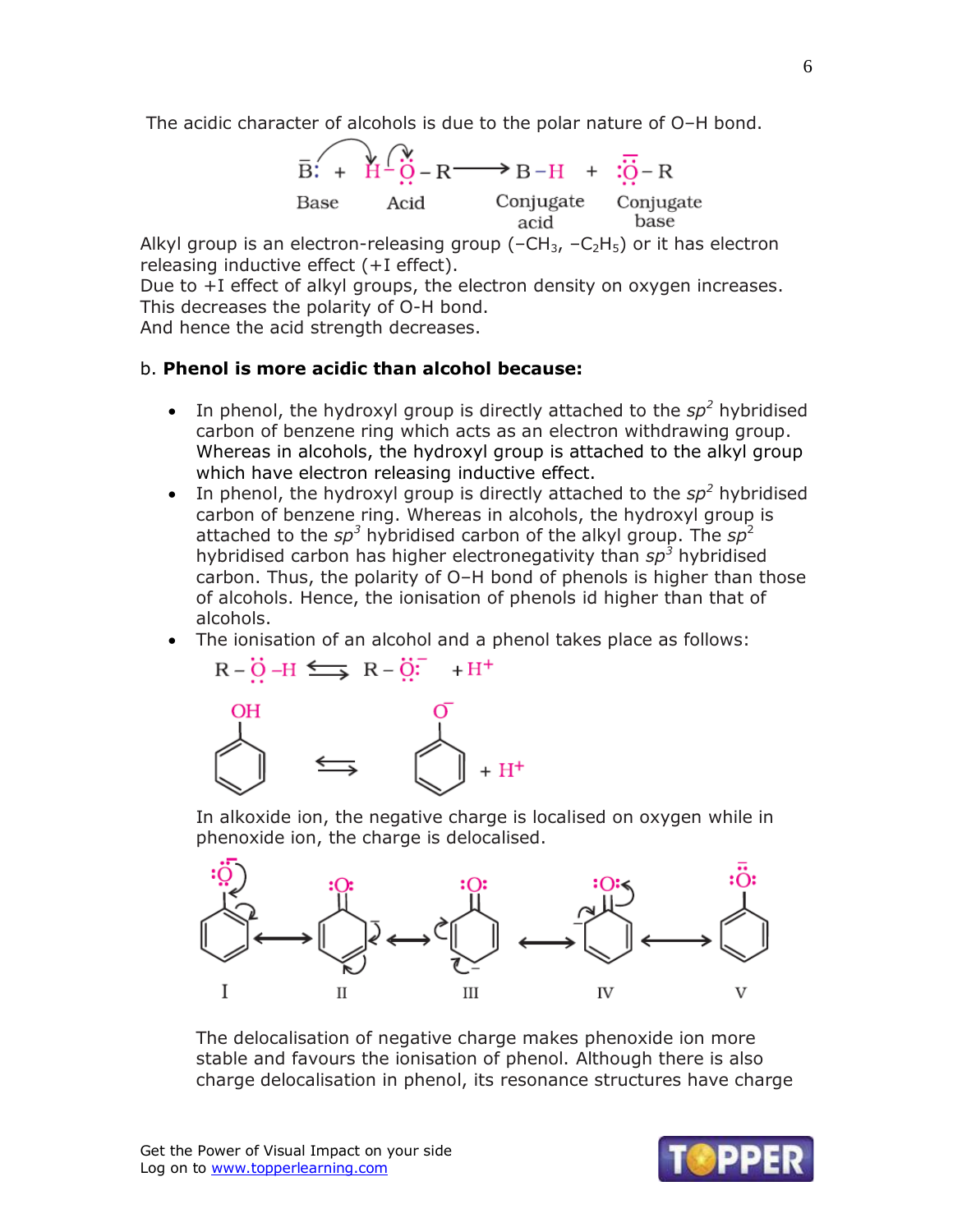separation due to which the phenol molecule is less stable than phenoxide ion.



c. In substituted phenols, the presence of electron withdrawing groups such as nitro group enhances the acidic strength of phenol. On the other hand, electron releasing groups, such as alkyl groups, in general, decreases the acid strength.

It is because electron withdrawing groups lead to effective delocalisation of negative charge in phenoxide ion.

## **10. How to distinguish between some important pair of organic compounds:**

## a. **Phenol and alcohol:**

Phenol on reaction with neutral FeCl<sub>3</sub> gives purple colour whereas alcohols do not give purple colour.

 $6 \text{ C}_6\text{H}_5\text{OH} + \text{Fe}^{3+} \rightarrow \text{[Fe(OC}_6\text{H}_5)_6]^{3-} + 6 \text{ H}^+$ Purple colour

## b. **Primary, secondary and tertiary alcohol:**

Lucas reagent test: Lucas reagent test:<br>ROH + HCl  $\xrightarrow[\text{Lucas reagent}]{\text{conc.HCl + ZnCl}_2}$  RCl + H<sub>2</sub>O

If it is a primary alcohol, no turbidity appears at room temperature. Turbidity appears only on heating.

If it is a secondary alcohol, turbidity appears in 5 minutes. If it is a tertiary alcohol, turbidity appears immediately.

## c. **Methanol and ethanol:**

Iodoform test: Ethanol when reacted with  $(I_2$  and NaOH) or NaOI gives yellow ppt of iodoform since it has the presence of  $CH_3$ -CH (OH)- group.

 $C_2H_5OH + 4I_2 + 6NaOH \rightarrow CHI_3 + 5NaI + 5H_2O + HCOONa$ Yellow ppt.

 $CH_3OH + I_2 + NaOH \rightarrow NO YELLOW PPT$ 

## **11. Preparation of ethers:**

Get the Power of Visual Impact on your side Log on to www.topperlearning.com



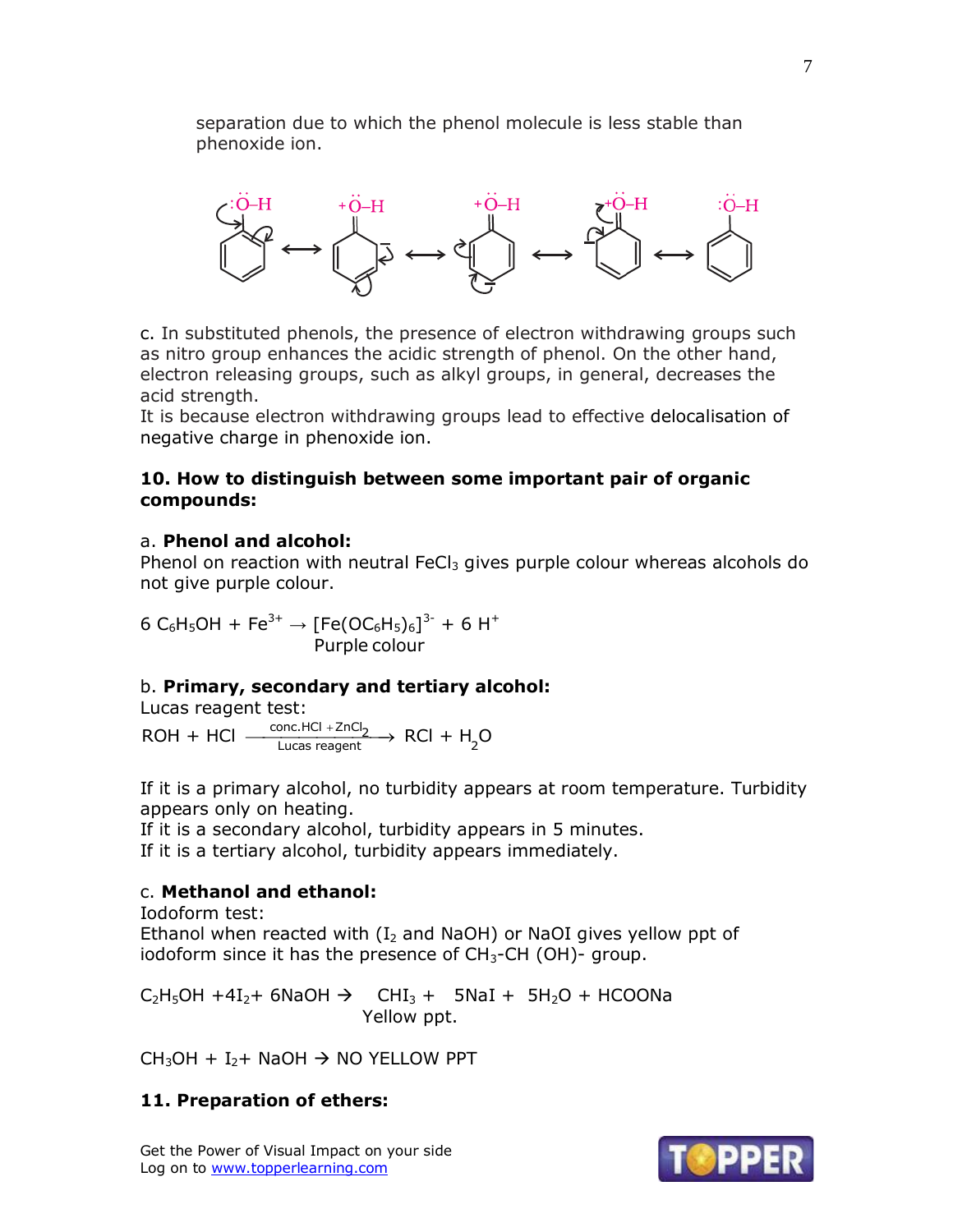

# **12. Physical properties of ethers**:

### **a. Miscibility:**

Miscibility of ethers with water resembles those of alcohols of the same molecular mass. This is due to the fact that just like alcohols, oxygen of ether can also form hydrogen bonds with water molecule.



## **b. Boiling points:**

Ethers have much lower boiling points than alcohols. This is due to the presence of hydrogen bonding in alcohols. Hydrogen bonding is absent in ethers.

## **13.Chemical properties of ethers: a. Cleavage of C–O bond in ethers:**

$$
R-O-R' + HX \rightarrow R-X + R'OH
$$
  
Excess

The order of reactivity of hydrogen halides is as follows:

Get the Power of Visual Impact on your side Log on to www.topperlearning.com

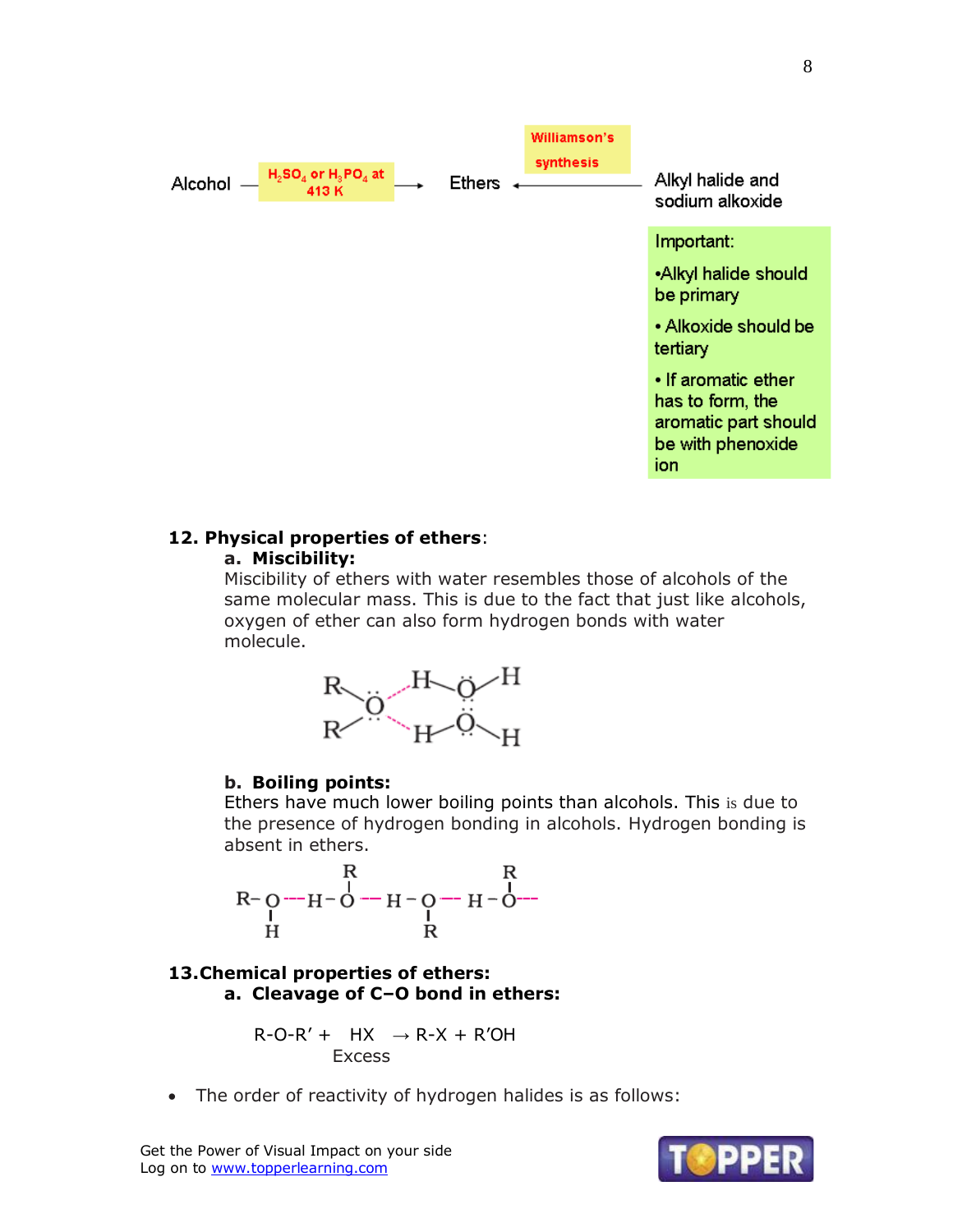$HI$  >  $HBr$  >  $HCl$ 

- Alkyl halide formed is always the lower alkyl group.
- But if a tertiary alkyl group is present, the alkyl halide is always tertiary.
- In case of phenolic ethers, the cleavage occurs with the formation of phenol and alkyl halide.

## **b. Electrophilic substitution reaction in aromatic ethers:**



#### **14.Some important reactions for conversions:**

#### **a. Conversion 1:**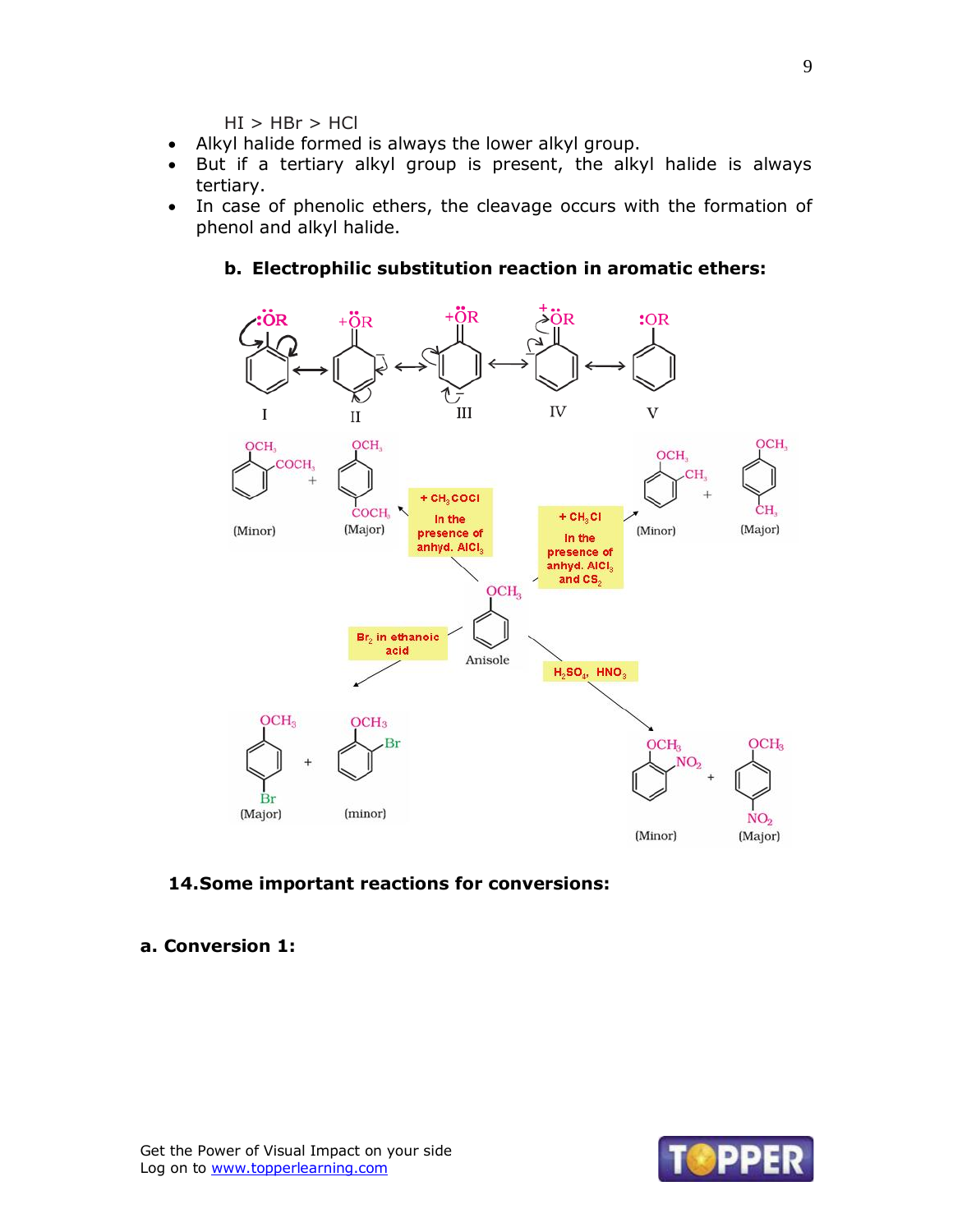

## **b. Conversion 2:**



## **3. From Grignard's reagent:**

 $ROH + R'MgX \longrightarrow R'H + Mg(X)OH$